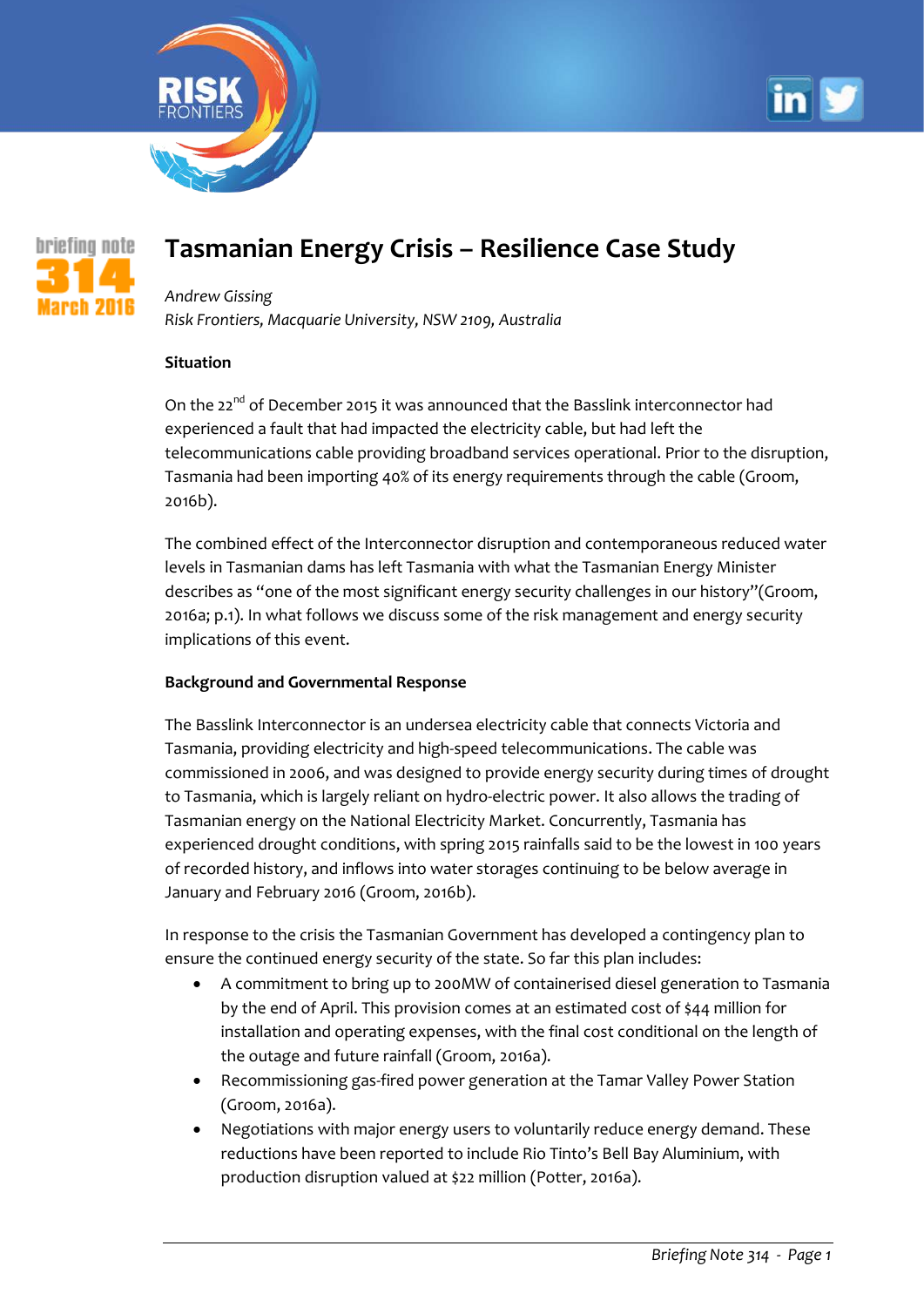



- Reminders to households and businesses to conserve energy [\(Groom, 2016a\)](#page-3-1).
- Formation of a Cabinet Energy Security Sub Committee [\(Groom, 2016a\)](#page-3-1).

The additional generation mechanisms are claimed to more than replace the capacity of the Basslink Interconnector, and will provide energy security to Tasmania even if there is further disruption to power generation [\(Groom, 2016a\)](#page-3-1). Further measures are also planned for consideration if the issue remains unresolved into the longer term.

All up disruption costs to Tasmania to date are estimated at over \$100 million [\(Potter,](#page-3-3)  [2016b\)](#page-3-3). In addition repair costs have been stated by Basslink as \$100,000 per day [\(ABC News,](#page-3-4)  [2016c\)](#page-3-4). Uncertainty still remains as to when the Basslink Interconnector will be fixed. Basslink have reported that they have refined the location of the fault but still don't know the cause of failure [\(Basslink, 2016\)](#page-3-5).

The cable was cut as part of repair works on the  $11<sup>th</sup>$  of March and which also took fibre-optic cables supplying broadband services offline. Tasmanians who had remained unaffected by the electricity outage to date reported disruption to some internet service providers, interrupting, thousands of households and businesses [\(ABC News, 2016a\)](#page-3-6). iiNet had initially communicated to their customers that they had implemented an alternate solution for the duration of these repairs, though it would only provide limited capacity. Internet service providers are now negotiating additional capacity on other Bass Straight cables, after criticism they had underestimated the extent of customer frustration. Additional bandwidth is likely to be secured by the  $17<sup>th</sup>$  of March, almost a week after the disruption commenced [\(ABC News, 2016b\)](#page-3-7). In an upside, however, DVD sales have reported significant growth, as households look for alternate means of video content.

There have been negative public reactions to the use of diesel generators on the grounds of environmental pollution [\(Warren, 2016\)](#page-3-8). There is an irony here as most of the Victorian electricity supply will be from coal-fuelled generation. There are calls for a second Basslink cable and wind farms to provide future redundancy and energy security [\(Warren, 2016\)](#page-3-8). Movements are already underway to establish a parliamentary inquiry to examine the circumstances leading to the crisis [\(ABC News, 2016c\)](#page-3-4).

The outcome of the crisis will largely depend upon the speed at which the Basslink interconnector can be restored to operation and the rainfall to top up dam levels. In good news for Tasmania, the Bureau of Meteorology is forecasting above average rainfall across most parts of state (Figure 1).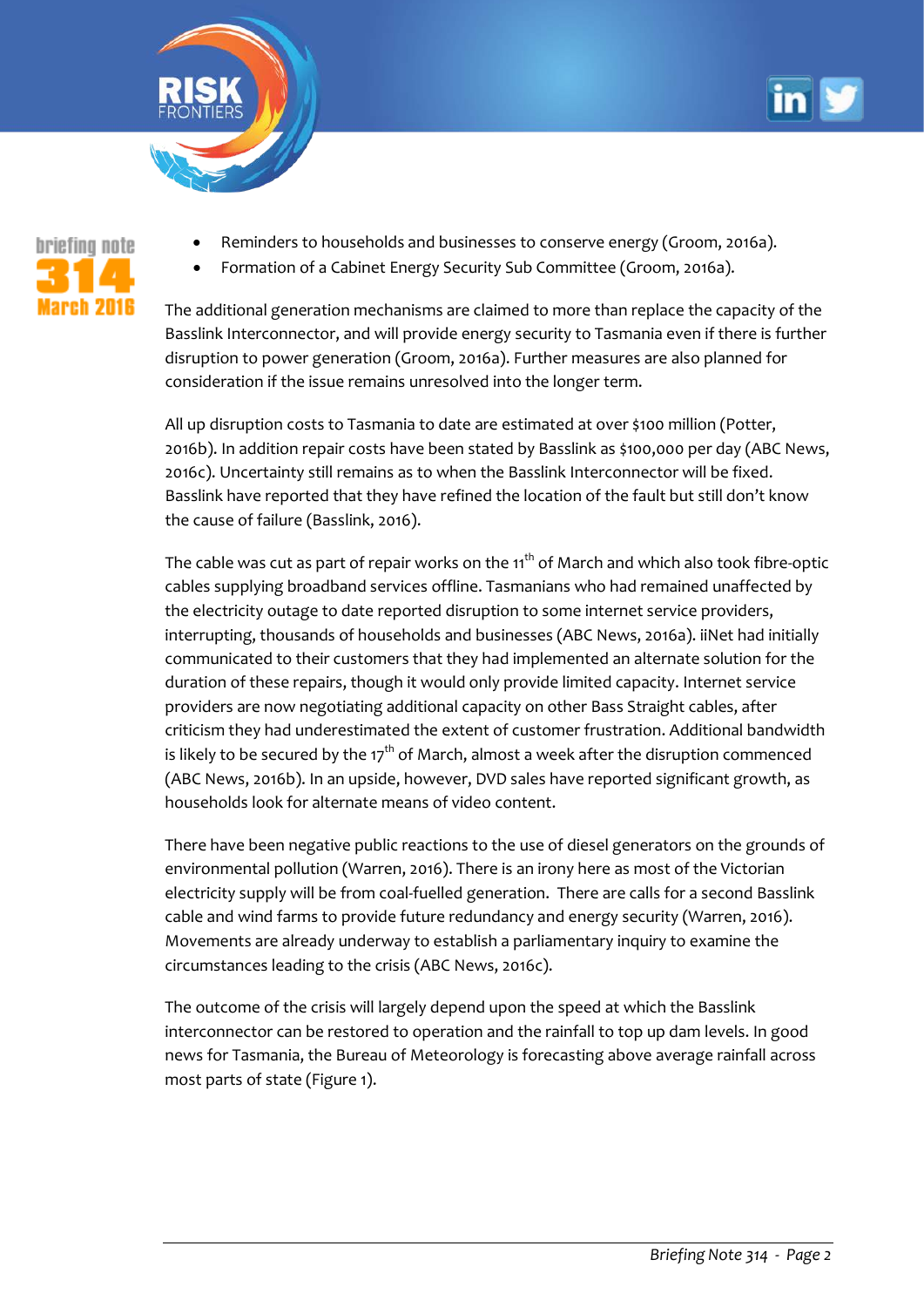





#### **What lessons can we draw from this experience?**

A number of lessons arise and which are common to many supply chain risks. In particular there is a need:

- 1. To think more broadly when identifying risks and not to ignore the likelihood of concurrent events. Crisis situations are also never one-dimensional and their cascading nature requires forward and dynamic thinking.
- 2. To maintain a diversity of supply such that there is redundancy in the system that can be drawn upon to meet service demands.
- 3. That both the supply and demand for a service can be manipulated to manage service continuity.
- 4. For strong leadership, risk management and a contingency plan to guide the response to disruptive events.
- 5. To coordinate and manage private sector responses to public risks. This requires close collaboration between the public and private sector in times of crisis and it is imperative that these relationships be already in place.



**Figure 1**: Chance of exceeding median rainfall (%) March to May 2016 [\(Bureau of](#page-3-9)  [Meteorology, 2016\)](#page-3-9).